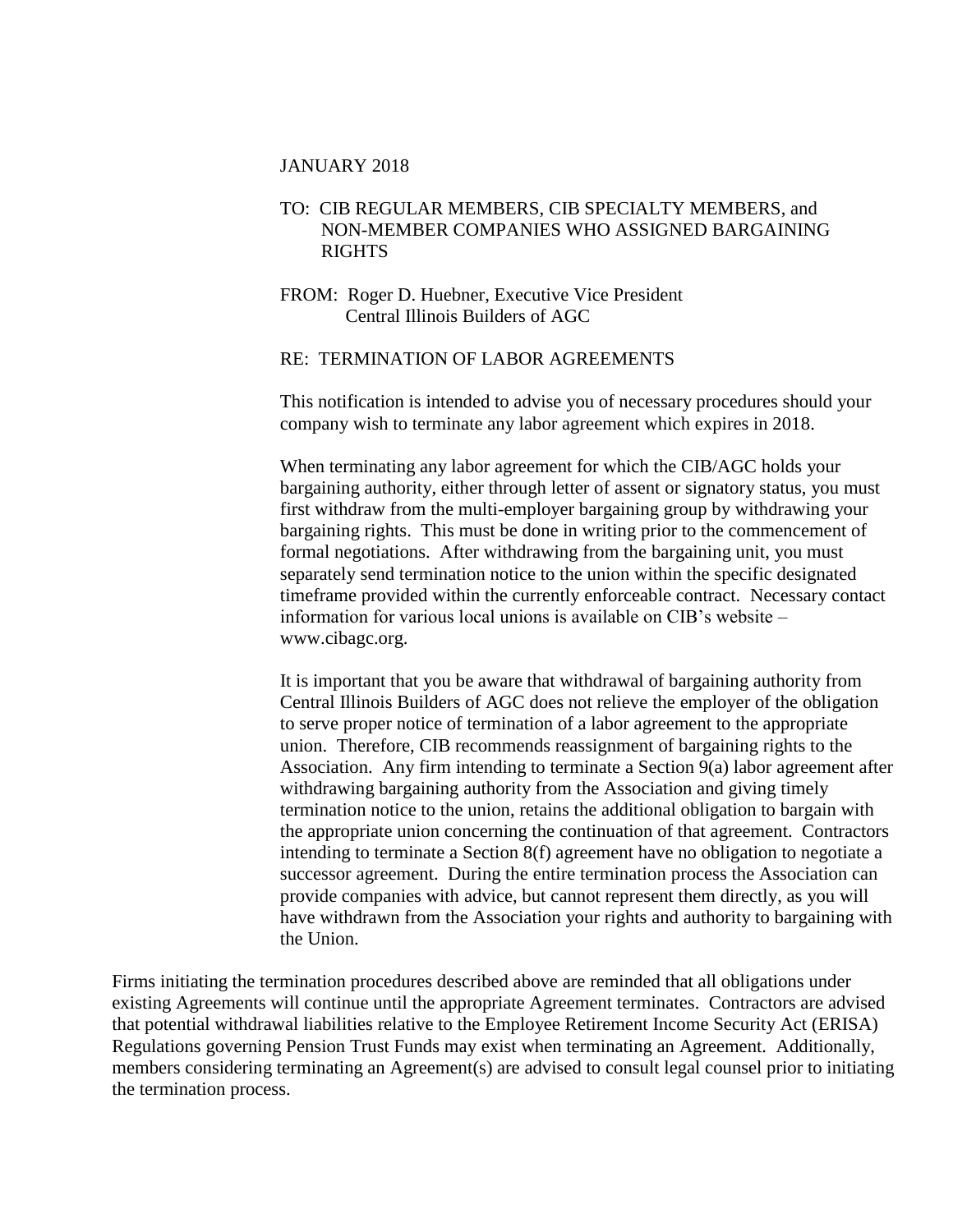Below are the expiration dates of various agreements set to expire in 2018 and the "window period" during which the union must be notified of a company's intent to terminate the Agreement:

## *LABORERS, SOUTHERN AND CENTRAL DISTRICT COUNCIL*

The conditions of employment set forth shall prevail from May 1, 2015 through April 30, 2018, and shall continue in effect from year to year thereafter unless either party to this agreement gives **sixty (60) days or more** written notice prior to the expiration date of this agreement by Registered or Certified Mail.

## *CEMENT MASONS LOCAL 18, AREA 539*

This agreement shall be in full force and effect from May 1, 2015 through April 30, 2018, and shall continue from year to year thereafter unless notice of termination is given in writing and by registered mail by either party to the other **at least sixty (60) days prior to any anniversary date**.

## *CEMENT MASONS LOCAL 18, AREA 152*

This agreement shall be in full force and effect from May 1, 2015 through April 30, 2018. Should it be the desire of either party to make changes in wages or working conditions after the expiration date, **sixty (60) days or more** written notice will be given before the expiration date.

Individual employers signatory hereto who have not assigned their bargaining rights to the Employer Association agree to be bound by any amendments, extensions or changes in this Agreement agreed to between the Union and the Employer Association, **unless ninety (90) days prior to the expiration of this or any other subsequent agreement** said non-member employer notifies the Union in writing that it revokes such authority.

## *PLASTERERS LOCAL 143*

This Agreement shall be effective on May 1, 2015, and shall remain in full force and effect, until April 30, 2018, and shall continue in force from year to year thereafter, except that by written notice given by either party **at least sixty (60) but not more than ninety (90) days prior to April 30th** of any year thereafter, either party may notify the other of its desire to amend, modify, or terminate this Agreement.

#### *PLASTERERS LOCAL 59*

This agreement shall be effective from May 1, 2015 through April 30, 2018, and shall continue year to year thereafter unless notice is given in writing at least sixty (60) days prior to the expiration date. Individual EMPLOYERS signatory hereto who are not members of said Association agree to be bound by any amendments, extensions, or changes in this Agreement agreed to between the UNION and the ASSOCIATION further agree to be bound by the terms and conditions of all subsequent Contracts between the UNION and ASSOCIATION **unless ninety (90) days prior to the expiration of this or any subsequent agreement** said nonmember EMPLOYER notifies the Union in writing that it revokes such authorization.

*IRONWORKERS LOCAL 380*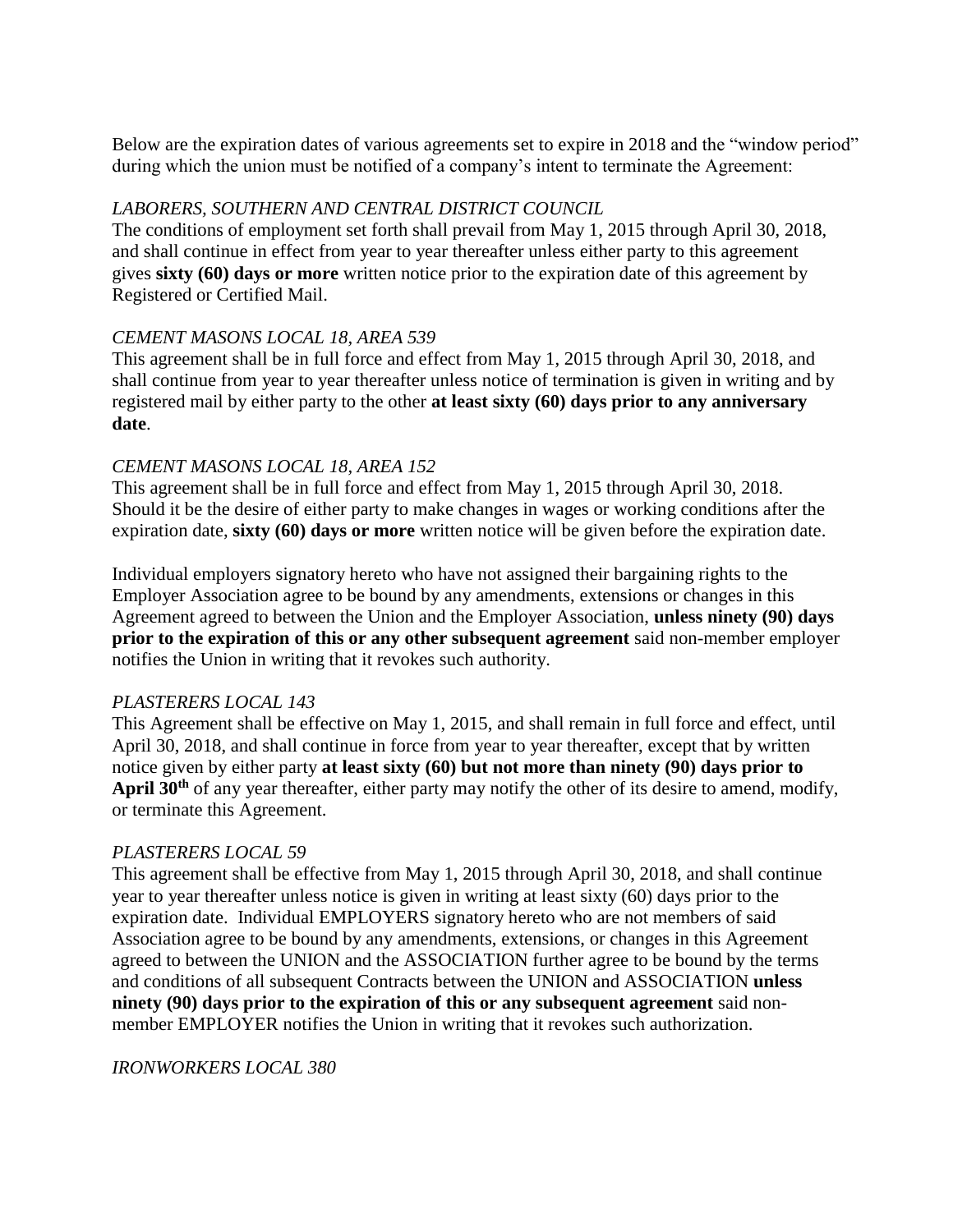This Agreement shall be effective as of May 1, 2015 and shall remain in full force and effect until April 30, 2018 and shall continue in force from year to year thereafter; except that upon written notice given by either party **at least sixty (60) days but not more than ninety (90) days prior to May 1**, of any desire to modify or terminate this agreement.

**While termination of any labor agreement remains the responsibility of each individual employer**, questions concerning any aspect of the termination procedure mentioned herein should be directed to the Roger Huebner at [rhuebner@cibagc.org](mailto:rhuebner@cibagc.org) or 217/744-2100.

Below is a sample "Revocation of Bargaining Rights" and "Termination" letter, applicable to the appropriate agreements to be terminated along with a list of addresses to which these notices must be sent. Also included in this mailing is an assignment of bargaining rights form for 2018. Please return this form to the CIB office indicating which agreements you wish to assign bargaining rights for. Members questioning whether or not they are currently signed to a specific labor agreement through the CIB/AGC should contact the CIB Office.

#### *SAMPLE REVOCATION OF BARGAINING RIGHTS*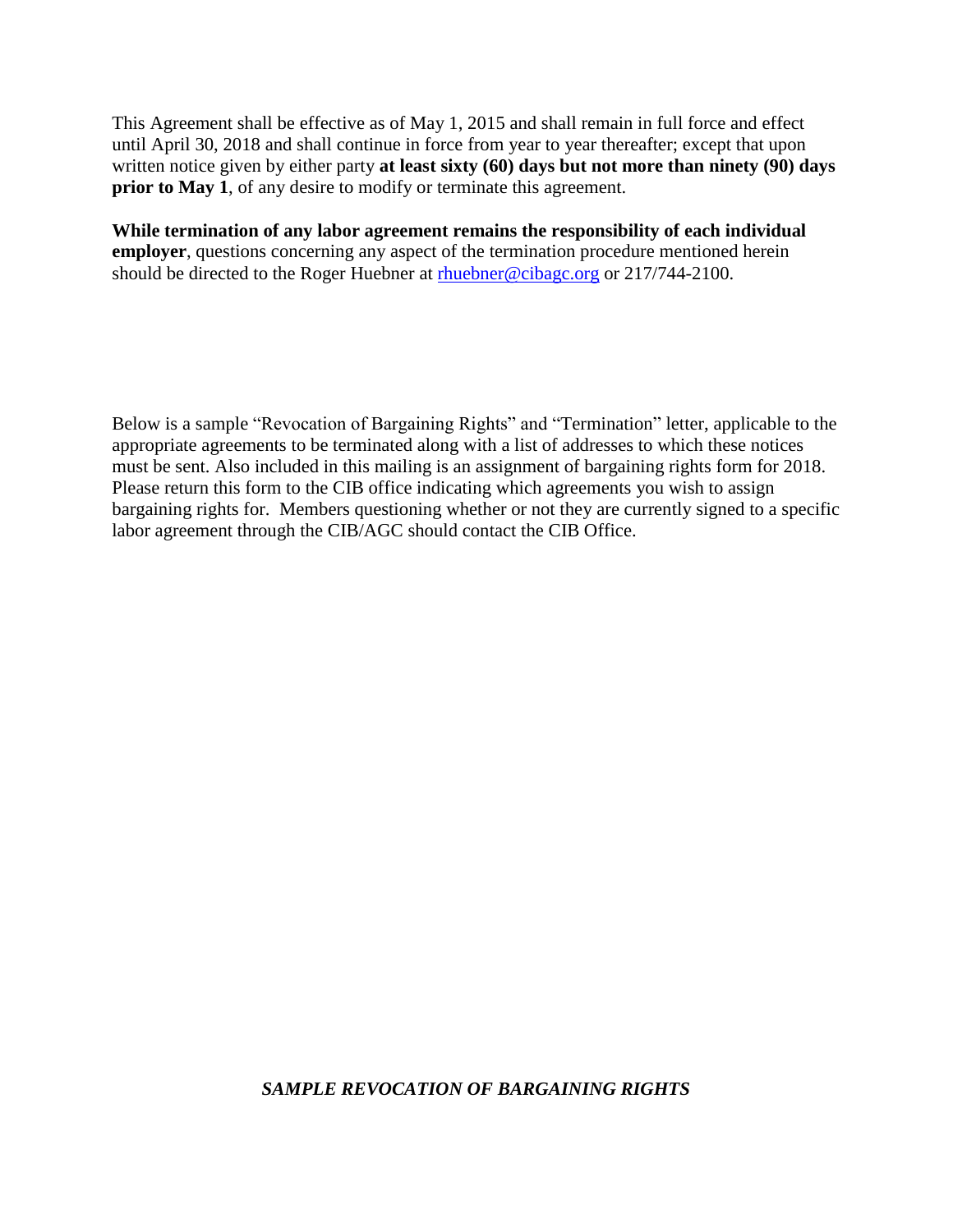Central Illinois Builders of AGC 300 West Edwards Suite 300 Springfield, IL 62704

Attn: Roger Huebner, Executive Vice President

Dear Mr. Huebner:

The (company name) intends to lawfully terminate its collective bargaining relationship with (name of Union) and wishes to inform the Central Illinois Builders of AGC that the (company) does hereby revoke the authorization and power, either by letter of assent or otherwise, of the Central Illinois Builders of AGC to represent this company in relation in the (name of appropriate Union Agreement). This revocation is effective immediately and prior to commencement of negotiations for a successor agreement. Thus, this company will not be bound thereafter by any negotiations, re-negotiations, amendment or renewal of any of the above referenced Master Labor Agreements entered into by the Central Illinois Builders of AGC.

Very truly yours,

(Name of Company) (Name) (Title)